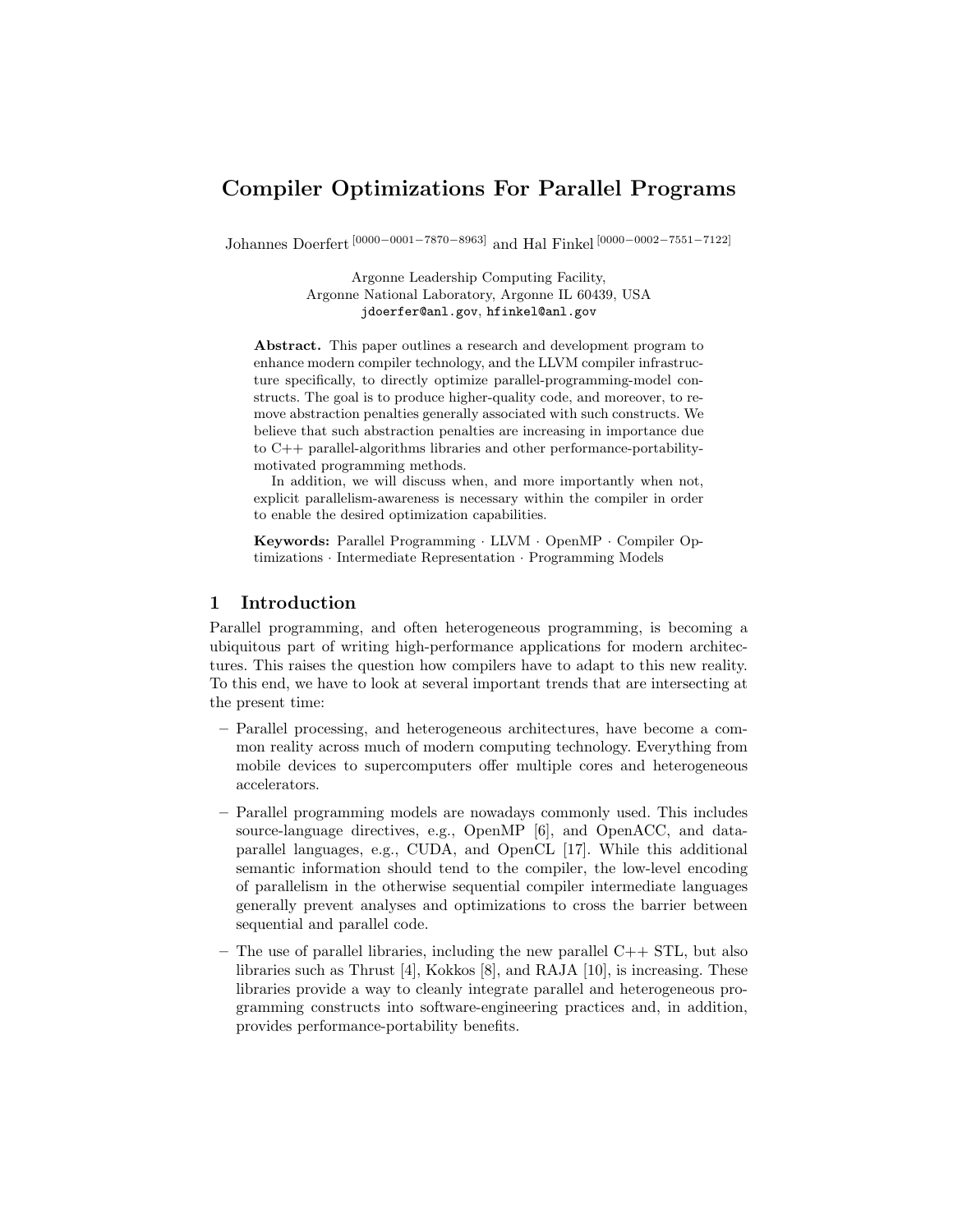#### 2 J. Doerfert and H. Finkel.

The result of these trends is that parallel, and heterogeneous, programming is becoming important for a larger class of applications, and moreover, the potential for compiler optimizations in this space increases as well. Because of directives and other language constructs, the compiler can understand the parallel/heterogeneous semantics. At the same time, the level of abstraction is rising thanks to high-level parallel-programming libraries and other performanceportability techniques. To write modular and clean code, a key aspect in modern software-engineering efforts, the description of parallelism is often separated from the actual algorithm. This separation, and other aspects of the aforementioned abstraction, add penalties to the overall performance of the application. It is therefore clear what needs to be done: The compiler should exploit available information to perform optimizations that mitigate common abstraction penalties and aid the programmer's effort to write maintainable, high-performance code.

The work we present here takes place in the context of the LLVM compiler infrastructure [\[13\]](#page-6-4). Currently, there are various research groups and companies exploring options to enhance the existing LLVM intermediate representation (LLVM-IR) with parallelism/heterogeneity-aware optimizations. Given that there are already several proposals that show promising results [\[7,](#page-6-5)[15,](#page-7-1)[20,](#page-7-2)[12\]](#page-6-6), we will primarily focus on a different question, namely: For what purposes do we require parallelism-aware extensions to the existing code base and when are more general abstractions better suited to enable the desired optimizations?

To answer this question we will first review some of the fundamental constructs provided by parallel programming models in [Section 2.](#page-1-0) Our focus will be on the "default representation" in the LLVM compiler toolchain and the reasons abstraction penalties occur when these constructs are used. In this context, we elaborate direct consequences of the internal representation as well as additional penalties that arise from otherwise-reasonable uses of modularity, e.g., through parallel libraries. In [Section 3](#page-3-0) we show how the right abstraction can enable classical compiler optimizations to mitigate abstraction penalties with only marginal changes to their implementation. The limits of existing (sequential) optimization techniques and the need for a specific representation of parallelism in the compiler is afterwards discussed in [Section 4.](#page-4-0) We also provide a brief introduction into related work in [Section 5](#page-5-0) before we finish with a conclusion and remarks for future research in [Section 6.](#page-5-1)

# <span id="page-1-0"></span>2 Compiler Representation of Parallel Constructs

Most compilers for non-explicitly-parallel languages are designed with sequential program execution in mind. The LLVM compiler toolchain, on which our work is build, is no exception. When parallelism is present in the input program, e.g., through directive-based language extensions like OpenMP or the (transitive) use of parallel libraries such as pthreads, a layer of indirection in the internal program representation is used to ensure the separation of parallel and sequential program parts. Without this separation, existing optimizations which were written with sequential program execution in mind, and are consequently unaware of the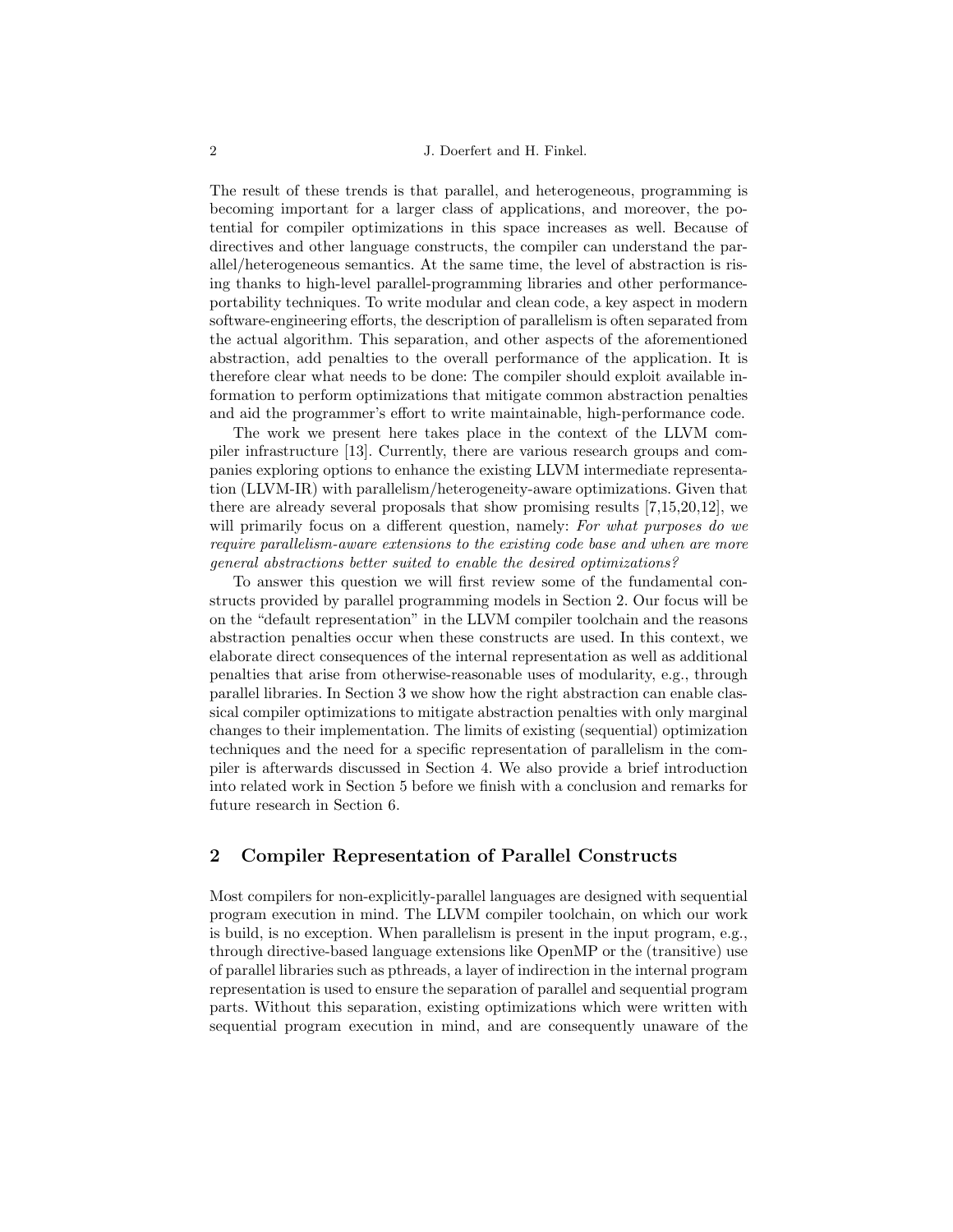parallel semantics, will probably miscompile the code. While there are certainly differences in the way this code separation is implemented for parallel libraries and programming models, the general structure is always the same:

- The parallel code is placed into a separate function (or a similar abstraction).
- A runtime-library call is placed at the original location of the parallel code.
- The arguments of the call include the address of the newly-created function as well as a way to access captured variables, e.g., through pointers.

```
# pragma omp parallel for
for (int i = 0; i < N; i++)
\{\n    /*\n    Use i, read In, write Out *\n    \}(a) Generic parallel loop.
                                               int v = ...# pragma omp task
                                               \{\n    /*\n    Use\n    v, read\n    In, write\n    <math>\n    Out *\n    / \}</math>(b) Generic parallel task.
static void body_fn(int i,
        float** In, float** Out);
omp_parallel_for(0, N, &body_fn,
                    &In, &Out);
(c) The loop in part 1a after lowering.
                                               static void task_fn(int *v,
                                                           float** In, float** Out);
                                              task = opp\_alloc\_task(\&task_fn, \&v,&In, &Out);
                                              omp_add_task(task);
                                              (d) The task in part 1b after lowering.
```
Fig. 1: OpenMP constructs (top) and their representation in LLVM (bottom).

In [Figure 1](#page-2-0) we illustrate this process through examples that depict the lower-ing of OpenMP constructs<sup>[1](#page-2-1)</sup> as performed by LLVM's  $C/C++$  front-end Clang. The example in [Figure 1a](#page-2-0) features a generic parallel loop. During the lowering to the LLVM intermediate representation (LLVM-IR) its body is outlined into the function body\_fn and the loop is replaced by a runtime library call as shown in [Figure 1c.](#page-2-0) Depending on the capture declarations, the variables used in the parallel function are either passed "by-value" (for firstprivate) or as shown, "by-reference" (if unspecified or explicitly declared as shared). Depending on the runtime, variables might be passed directly (as shown) or in a compound object. The latter, which is commonly known from the pthread\_create method but also employed by various parallel libraries, is similar to the way OpenMP tasks are handled. The lowered version of the generic task shown in [Figure 1b](#page-2-0) is illustrated in [1d.](#page-2-0) The most important conceptual difference between these two examples is the point at which the parallel code is invoked. In the first example the parallel function was directly called, while in the second example a closure is built and execution is potentially delayed.

Confronted only with a low-level encoding of parallelism through runtimelibrary calls, a compiler can generally not conclude anything about the interaction of the sequential code in the caller with the parallel code in the outlined function. This includes alias information on the pointer values available at the

<span id="page-2-1"></span><sup>&</sup>lt;sup>1</sup>It is important to note that we use OpenMP only to improve readability. The same situation arises for various other parallel programming models and library solutions.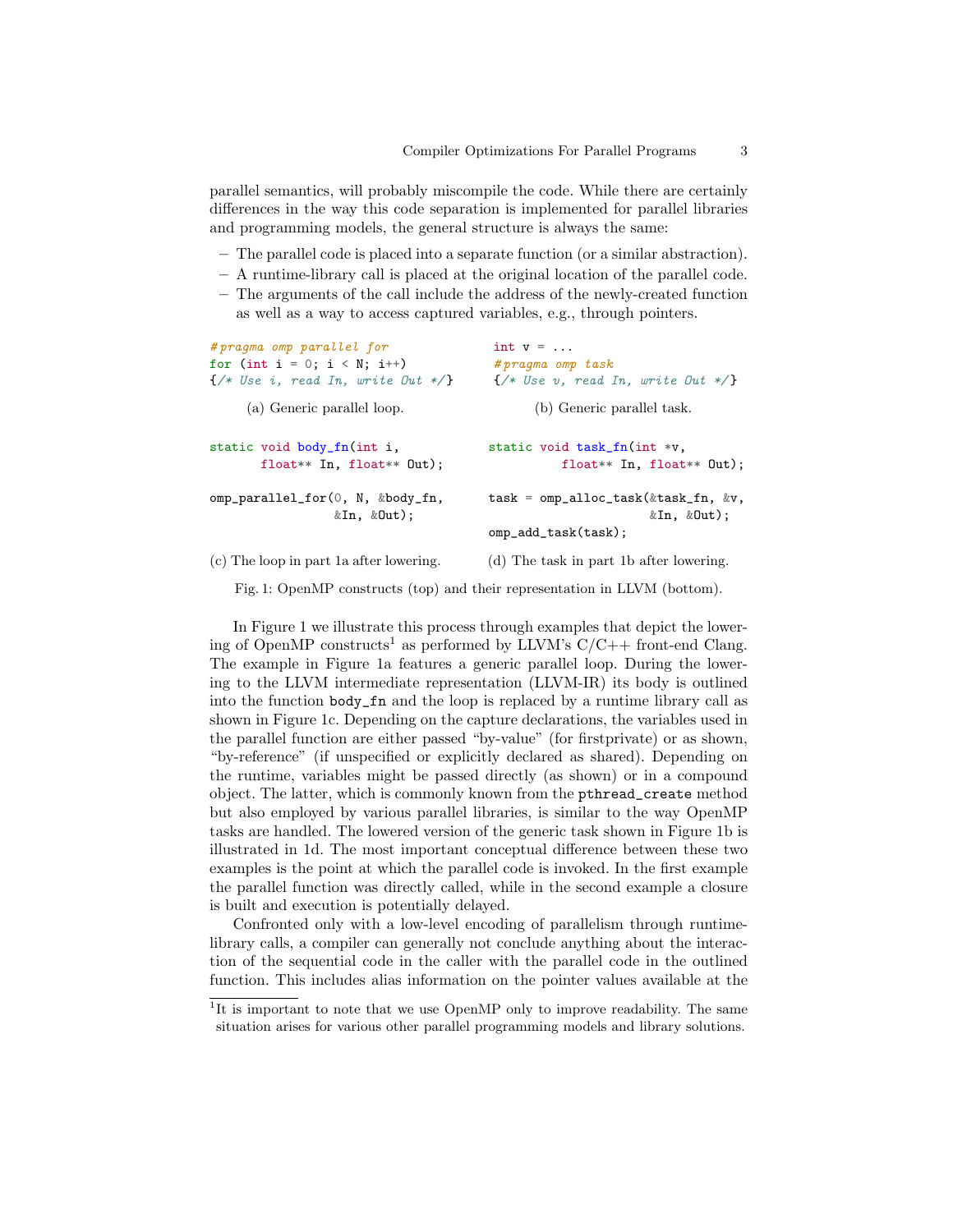call site and also argument usage information that can be derived from the parallel function. As an example, for the latter we could assume that the compiler determines both the In pointer and its address, which might be captured by the runtime calls or the parallel functions (body\_fn and task\_fn) are only read. However, even if that is determined for these parallel functions, the information could not be used at the call sites, e.g., to pass the value of the In pointer directly. From a compiler perspective, the problem with the current encoding of parallelism is less related to the actual parallel execution but stems mainly from the indirection through a function pointer and the runtime-library call. While the uncertainty that is induced by this separation is also the reason we can actually compile parallel programs with compilers that are generally unaware of parallel semantics, the information that is lost will often prevent optimizations in both the caller as well as the parallel function [\[7\]](#page-6-5).

#### <span id="page-3-0"></span>3 Reuse of Parallelism-Unaware Optimizations

To allow classical, parallelism-unaware optimizations to transform parallel code we need to describe the semantics of the low-level parallelism encoding from a sequential standpoint. To this end, we could state that the omp\_parallel\_for function in [Figure 1c](#page-2-0) will invoke its third argument exactly N times, with some value between 0 and N-1 passed as i, and the addresses of the pointers In and Out. Similarly, omp\_add\_task would eventually result in the invocation of the "task function" stored in the closure. Even if we omit the number of invocations and the value ranges for varying arguments like i, this description already suffices to perform important transformations using only existing optimization passes.

As an example we can consider function argument promotion, an optimization that tries to communicate an argument that is only read and not captured "by-value" instead of "by-reference". In the context of OpenMP this transformation would correspond to a declaration change for that variable from shared to firstprivate. As LLVM already has an implementation for argument promotion, it would be optimal if we could reuse it in this context. Similarly, we want to reuse the analyses that propagate information derived for the arguments of a function to the call site and vise versa. The latter allows for example transformations based on the fact that a pointer argument is only passed through to the transitively invoked parallel function and there only read and not captured.

To perform these kind of optimizations with the existing code base, we introduce transitive call sites to LLVM. Similar to the already available, and ubiquitously used, direct call site abstraction, transitive call sites allow the user to query information on the callee, caller, arguments, and parameters of a call, without explicitly dealing with the underlying instruction. We currently use manual annotations to identify transitive call sites, thus we mark functions that might invoke one of their function pointer arguments later on. The annotation also describes which arguments to the initial callee are only forwarded to the transitive callee, hence not captured or otherwise inspected. Given this information, which we plan to automatically derive in the future, we can create the transitive call abstractions that relate the initial caller with the transitively called function.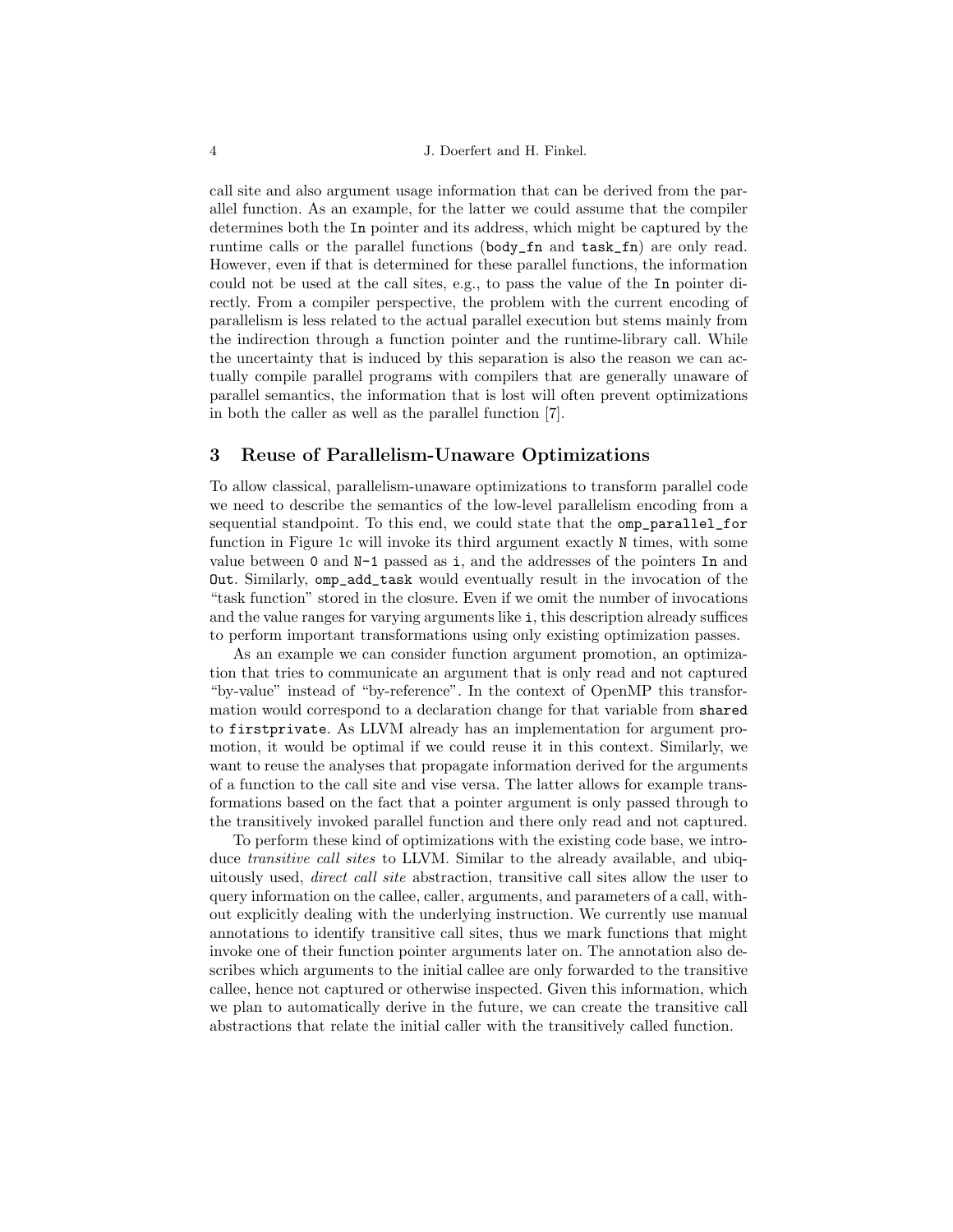While we are still in the development stage we already have two analyses passes that act on transitive call site information. The first propagates information on the parameters to transitive call sites. If all call sites are known, the second analysis will propagate globally veritable information from arguments to the corresponding parameters in the callee. In addition, we also enabled argument promotion to work with transitive call sites. This change required us to modify less than 50 lines of code, thus less than 5% of the total size. Even with this minimal investment we already achieve speedups similar to the ones presented by Doerfert and Finkel [\[7\]](#page-6-5), thus more than 10% improvement for the cfd and srad benchmark from the Rodinia suite [\[5\]](#page-6-7).

While our initial results are already promising and we strongly believe other existing interprocedural optimizations can be similarly easy generalized to transitive call sites, there still is the closure abstraction that has to be overcome. In fact, most parallel runtimes employ at least argument aggregation, e.g., as known from pthread\_create function. For lowered OpenMP tasks (ref. [Fig](#page-2-0)[ure 1d\)](#page-2-0) the closure even contains the parallel function pointer. To cope with these additional complications we are looking into different possible extensions of our work, including interprocedural memory tracking.

### <span id="page-4-0"></span>4 The Need for Parallelism-Awareness

Classically, compilers are written with a sequential execution model in mind. If we want to reuse existing analysis and optimization capabilities for parallel programs, we therefore have to rephrase our problems to match the original sequential mindset. While this is certainly possible for many low-level optimizations, this approach is infeasible for transformations that have to explicitly deal with the parallel semantic. Thus, if we want the compiler to optimize parallel task granularity, eliminate explicit and implicit barriers, or determine cutoff values for parallel execution, we will need to introduce new analyses and transformations.

Most of the currently ongoing work in this area (that we are aware of) is in part considering new optimizations to explicitly alter parallel program execution. However, this effort is often mixed with concerns about the reuse of existing scalar analyses and transformations through the embedding of parallel code into the sequential CFG [\[12](#page-6-6)[,15,](#page-7-1)[20\]](#page-7-2). While this is can certainly lead to good solutions, they might be more complex and less focused on their main task, namely to perform explicit parallelism-aware transformations. Especially if we assume we can continue to introduce abstractions that allow the reuse of existing scalar optimizations for parallel programs, it seems non-essential to keep such "reuse" as a requirement in the design of a parallelism-aware compiler extension.

Going forward, we will explore how these ideas can be employed in the heterogeneous setting. Currently, for example, when Clang targets GPUs using OpenMP offloading, the frontend itself decides on the code-generation strategy and generates multiple LLVM modules at this early stage in the pipeline (a module for the host code and modules for each accelerator target). So-called "late outlining" approaches have been discussed that will delay this module splitting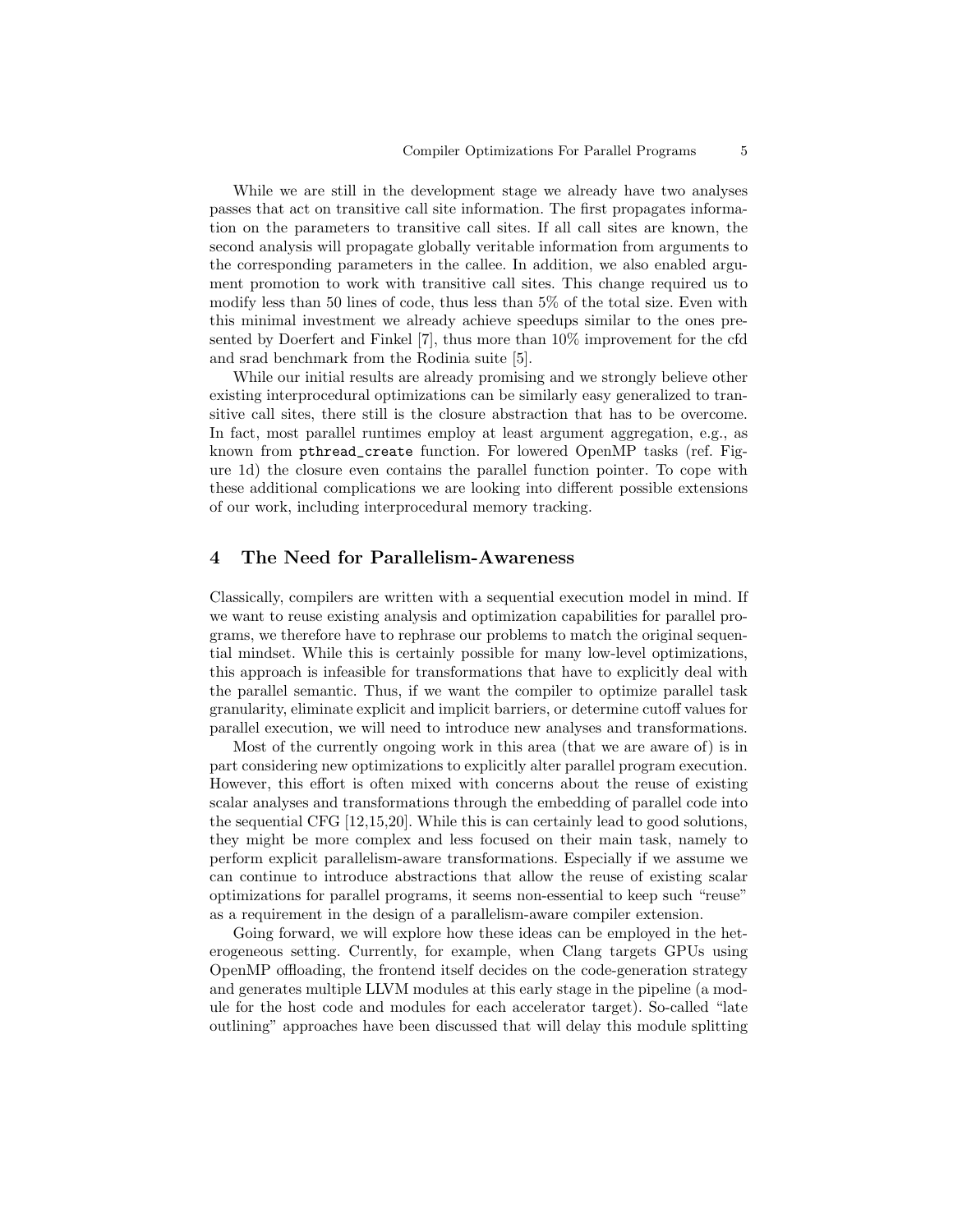and allow for compiler optimizations to take place across the host/accelerator boundary prior to that point. These may be important because, for example, deciding how to map OpenMP code onto a GPU kernel might depend on what OpenMP features are actually used in that kernel (and that may not be known until after inlining and/or other inter-procedural analyses, plus analysis-enabling optimizations, are employed). How to best adapt the compiler's internal representation to enable this kind of functionality is yet unknown.

### <span id="page-5-0"></span>5 Related Work

Various techniques have been proposed to enable compiler optimizations for parallel programs. Most of them involve some native embedding of parallelism that allows or simplifies the use of existing transformations [\[11,](#page-6-8)[12,](#page-6-6)[21](#page-7-3)[,20,](#page-7-2)[15,](#page-7-1)[18,](#page-7-4)[19,](#page-7-5)[16\]](#page-7-6). In addition, there is a vast body of research on explicitly parallelism-aware optimizations [\[1,](#page-6-9)[2,](#page-6-10)[3,](#page-6-11)[9](#page-6-12)[,7,](#page-6-5)[14\]](#page-7-7).

In contrast to these efforts, we put our focus on simple abstractions that facilitate the reuse of existing analyses and optimizations. We believe that such abstractions are, when applicable, superior to most parallelism-representation schemes. We base this assessment on the required implementation effort for the already proposed approaches, but also the fact that any change to the compiler's internal program representation induces a non-trivial cost as potential interactions with existing analysis and transformation have to be checked.

# <span id="page-5-1"></span>6 Conclusion And Future Work

We believe our initial result show that certain optimizations for parallel programs are well within reach of a parallelism-unaware compiler. We will continue to explore the use of transitive call sites and we also plan to investigate new abstractions to facilitate the optimization of scalar and parallel programs alike.

Since our work is still in a prototype state, we refrained from a dedicated evaluation. However, our initial results for the cfd and srad benchmark are already on a par with the improvements reported by Doerfert and Finkel [\[7\]](#page-6-5). We consequently believe that new abstractions, and increased use of the existing one, will eventually lead to similar results on various benchmarks.

To facilitate the adaption of this work, and to create an incentive for further refinement, we already proposed parts of our implementation to the LLVM community. While a verdict on the integration was not yet reached, we hope that our minimal intrusive proposal will foster the development of optimizations that cross the current optimization barrier between sequential and parallel code.

#### 7 Acknowledgments

This research was supported by the Exascale Computing Project (17-SC-20-SC), a collaborative effort of two U.S. Department of Energy organizations (Office of Science and the National Nuclear Security Administration) responsible for the planning and preparation of a capable exascale ecosystem, including software, applications, hardware, advanced system engineering, and early testbed platforms, in support of the nation's exascale computing imperative.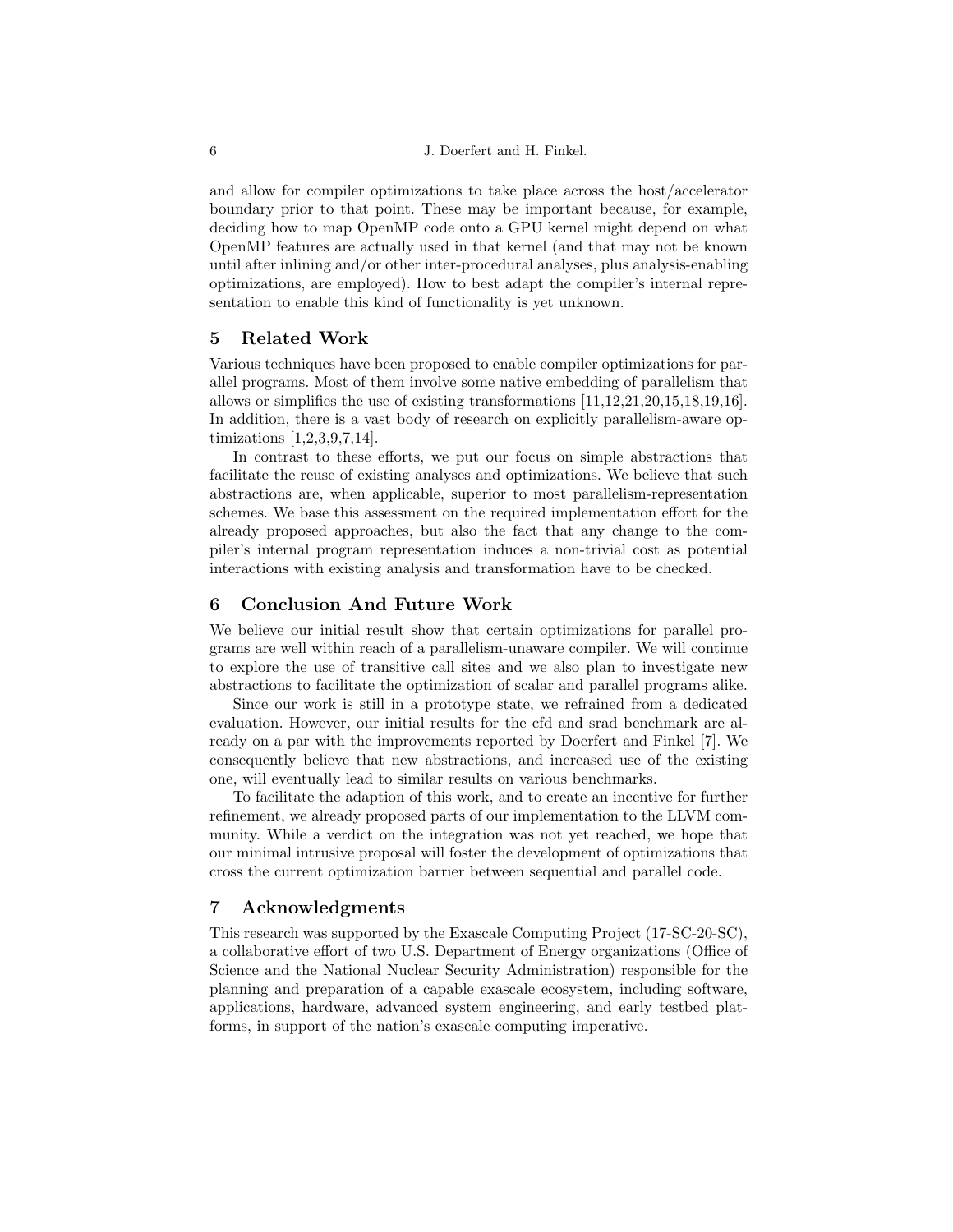# References

- <span id="page-6-9"></span>1. Agarwal, S., Barik, R., Sarkar, V., Shyamasundar, R.K.: May-happen-in-parallel analysis of X10 programs. In: Proceedings of the 12th ACM SIGPLAN Symposium on Principles and Practice of Parallel Programming, PPOPP 2007, San Jose, California, USA, March 14-17, 2007. pp. 183–193 (2007), [http://doi.acm.org/10.](http://doi.acm.org/10.1145/1229428.1229471) [1145/1229428.1229471](http://doi.acm.org/10.1145/1229428.1229471)
- <span id="page-6-10"></span>2. Barik, R., Sarkar, V.: Interprocedural Load Elimination for Dynamic Optimization of Parallel Programs. In: PACT 2009, Proceedings of the 18th International Conference on Parallel Architectures and Compilation Techniques, 12-16 September 2009, Raleigh, North Carolina, USA. pp. 41–52 (2009), [https://doi.org/10.1109/](https://doi.org/10.1109/PACT.2009.32) [PACT.2009.32](https://doi.org/10.1109/PACT.2009.32)
- <span id="page-6-11"></span>3. Barik, R., Zhao, J., Sarkar, V.: Interprocedural strength reduction of critical sections in explicitly-parallel programs. In: Proceedings of the 22nd International Conference on Parallel Architectures and Compilation Techniques, Edinburgh, United Kingdom, September 7-11, 2013. pp. 29–40 (2013), [https://doi.org/10.1109/PACT.](https://doi.org/10.1109/PACT.2013.6618801) [2013.6618801](https://doi.org/10.1109/PACT.2013.6618801)
- <span id="page-6-1"></span>4. Bell, N., Hoberock, J.: Thrust: A productivity-oriented library for cuda. In: GPU computing gems Jade edition, pp. 359–371. Elsevier (2011)
- <span id="page-6-7"></span>5. Che, S., Boyer, M., Meng, J., Tarjan, D., Sheaffer, J.W., Lee, S., Skadron, K.: Rodinia: A benchmark suite for heterogeneous computing. In: Proceedings of the 2009 IEEE International Symposium on Workload Characterization, IISWC 2009, October 4-6, 2009, Austin, TX, USA. pp. 44–54 (2009), [https://doi.org/10.1109/](https://doi.org/10.1109/IISWC.2009.5306797) [IISWC.2009.5306797](https://doi.org/10.1109/IISWC.2009.5306797)
- <span id="page-6-0"></span>6. Dagum, L., Menon, R.: Openmp: an industry standard api for shared-memory programming. IEEE computational science and engineering 5(1), 46–55 (1998)
- <span id="page-6-5"></span>7. Doerfert, J., Finkel, H.: Compiler optimizations for openmp. In: International Workshop on OpenMP (IWOMP). Springer (2018)
- <span id="page-6-2"></span>8. Edwards, H.C., Trott, C.R., Sunderland, D.: Kokkos: Enabling manycore performance portability through polymorphic memory access patterns. Journal of Parallel and Distributed Computing 74(12), 3202–3216 (2014)
- <span id="page-6-12"></span>9. Grunwald, D., Srinivasan, H.: Data Flow Equations for Explicitly Parallel Programs. In: Proceedings of the Fourth ACM SIGPLAN Symposium on Principles & Practice of Parallel Programming (PPOPP), San Diego, California, USA, May 19-22, 1993. pp. 159–168 (1993), <http://doi.acm.org/10.1145/155332.155349>
- <span id="page-6-3"></span>10. Hornung, R.D., Keasler, J.A.: The raja portability layer: overview and status. Tech. rep., Lawrence Livermore National Lab.(LLNL), Livermore, CA, USA (2014)
- <span id="page-6-8"></span>11. Jordan, H., Pellegrini, S., Thoman, P., Kofler, K., Fahringer, T.: INSPIRE: The insieme parallel intermediate representation. In: Proceedings of the 22nd International Conference on Parallel Architectures and Compilation Techniques, Edinburgh, United Kingdom, September 7-11, 2013. pp. 7–17 (2013), [https://doi.org/](https://doi.org/10.1109/PACT.2013.6618799) [10.1109/PACT.2013.6618799](https://doi.org/10.1109/PACT.2013.6618799)
- <span id="page-6-6"></span>12. Khaldi, D., Jouvelot, P., Irigoin, F., Ancourt, C., Chapman, B.M.: LLVM parallel intermediate representation: design and evaluation using OpenSHMEM communications. In: Proceedings of the Second Workshop on the LLVM Compiler Infrastructure in HPC, LLVM 2015, Austin, Texas, USA, November 15, 2015. pp. 2:1–2:8 (2015), <http://doi.acm.org/10.1145/2833157.2833158>
- <span id="page-6-4"></span>13. Lattner, C., Adve, V.S.: LLVM: A Compilation Framework for Lifelong Program Analysis & Transformation. In: 2nd IEEE / ACM International Symposium on Code Generation and Optimization (CGO 2004), 20-24 March 2004, San Jose, CA, USA. pp. 75–88 (2004), <https://doi.org/10.1109/CGO.2004.1281665>